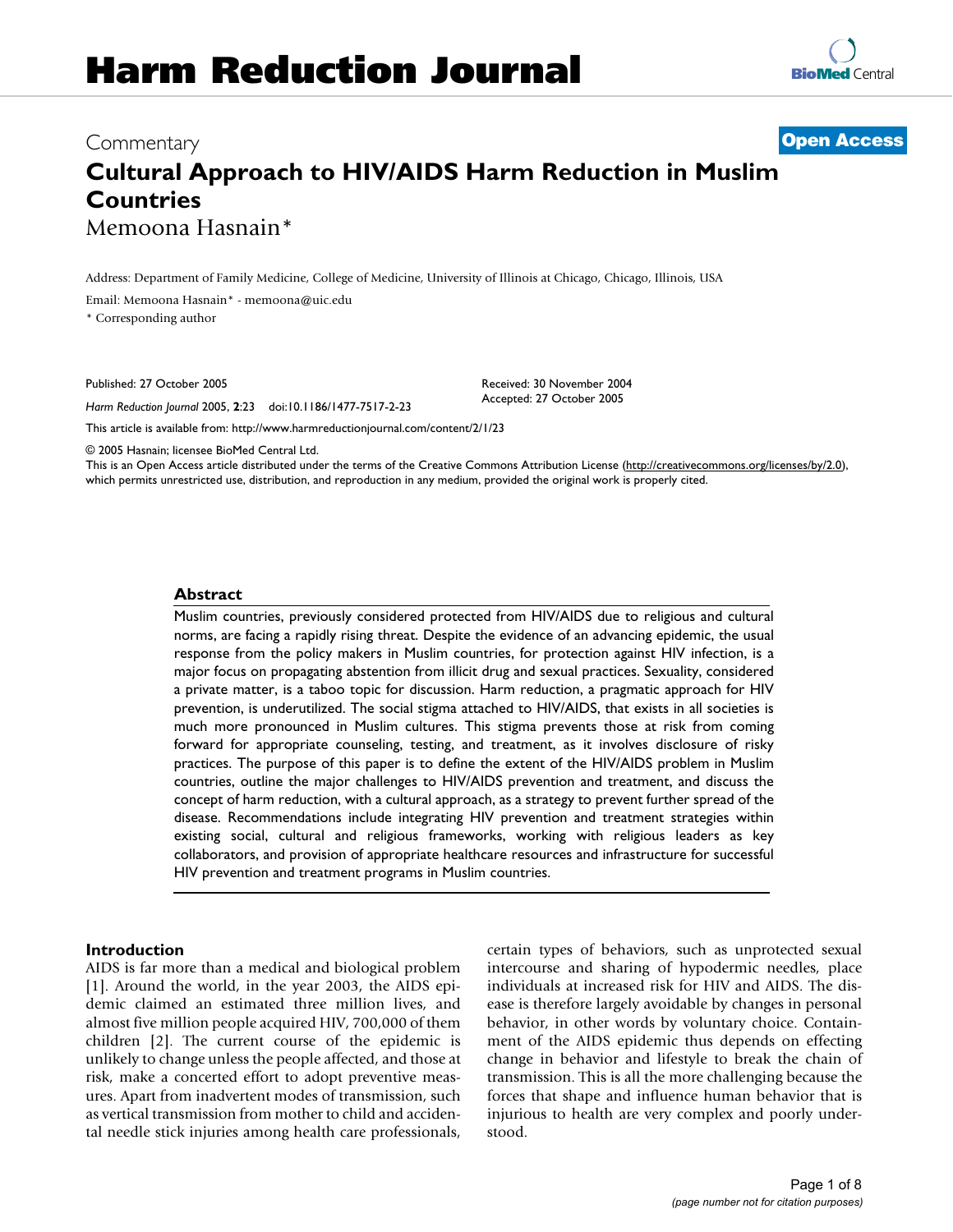|    | Country                     | Estimated number of adults and children living<br>with HIV/AIDS |                   | Estimated number of deaths due to AIDS |                |
|----|-----------------------------|-----------------------------------------------------------------|-------------------|----------------------------------------|----------------|
|    |                             | 2001                                                            | Year<br>2003      | 200 I                                  | Year<br>2003   |
| I  | Afghanistan                 | $\ast$                                                          | $\ast$            | $\ast$                                 | $\ast$         |
| 2  | Albania                     | $\ast$                                                          | $\ast$            | $*$                                    | $\ast$         |
| 3  | Algeria                     | $\ast$                                                          | < 10000           | $*$                                    | $<$ 500        |
| 4  | Azerbaijan                  | $<$ 10 000                                                      | < 10000           | <500                                   | $\ast$         |
| 5  | <b>Bahrain</b>              | $<$ 10 000                                                      | < 10000           | *                                      | <500           |
| 6  | <b>Bangladesh</b>           | $10000 - 10000$                                                 |                   | $500 - 1000$                           |                |
| 7  | <b>Brunei Darussalam</b>    |                                                                 | < 10000           |                                        | <500           |
| 8  | <b>Burkina Faso</b>         | $100000 - 500000$                                               | $100000 - 500000$ | $10000 - 5000$                         | $10000 - 5000$ |
| 9  | Chad                        | $100000 - 500000$                                               | $100000 - 500000$ | $10000 - 5000$                         | $10000 - 5000$ |
| 10 | Cocos (Keeling Island)      | $\ast$                                                          | $\ast$            | $\ast$                                 | $\ast$         |
| Ħ  | <b>Comoros</b>              | $*$                                                             | $\ast$            | $\ast$                                 | $\ast$         |
| 12 | <b>Diibouti</b>             | $\ast$                                                          | < 10000           | *                                      | $500 - 1000$   |
| 13 | <b>Egypt</b>                | $<$ 10 000                                                      | $10000 - 10000$   | $*$                                    | $500 - 5100$   |
| 4  | <b>Eritrea</b>              | $10000 - 10000$                                                 | $10000 - 10000$   | $<$ 500                                | $1000 - 1000$  |
| 15 | Ethiopia                    | $>=2 M$                                                         | $1 M - 2 M$       | $>= 100000$                            | $>= 100000$    |
| 16 | Gambia                      | $<$ $1000$                                                      | < 10000           | $<$ 500                                | $500 - 5100$   |
| 17 | <b>Gaza Strip</b>           | $\ast$                                                          | $*$               | $*$                                    | $*$            |
| 18 | Guinea                      | $\ast$                                                          | $100000 - 500000$ | $\ast$                                 | $1000 - 1000$  |
| 19 | Guinea-Bissau               | $10000 - 10000$                                                 | *                 | $1000 - 1000$                          |                |
| 20 | <b>Indonesia</b>            | $100000 - 500000$                                               | $100000 - 500000$ | $1000 - 1000$                          | $1000 - 1000$  |
| 21 | Iran (Islamic Republic of)  | $10000 - 10000$                                                 | $10000 - 10000$   | $500$                                  | $500 - 51000$  |
| 22 | Iraq                        | $<$ $1000$                                                      | < 10000           | $*$                                    | $\ast$         |
| 23 | Jordan                      | < 10000                                                         | < 10000           | $*$                                    | <500           |
| 24 | Kazakhstan                  | < 10000                                                         | $10000 - 10000$   | $<$ 500                                | <500           |
| 25 | Kuwait                      |                                                                 |                   |                                        |                |
| 26 | Kyrgyzstan                  | $<$ 10 000                                                      | < 10000           | $<$ 500                                | $<$ 500        |
| 27 | Lebanon                     |                                                                 | < 10000           |                                        | <500           |
| 28 | Libyan Arab Jamahiriya      | 10000                                                           | $10000 - 100000$  | $\ast$                                 | $*$            |
| 29 | Malaysia                    | $10000 - 10000$                                                 | $10000 - 10000$   | $1000 - 1000$                          | $1000 - 1000$  |
| 30 | <b>Maldives</b>             | $<$ $1000$                                                      | $\ast$            | $\ast$                                 | $\ast$         |
| 31 | Mali                        | $100000 - 500000$                                               | $100000 - 500000$ | $10000 - 5000$                         | $10000 - 5000$ |
| 32 | Mauritania                  | $\ast$                                                          | < 10000           | ∗                                      | <500           |
| 33 | Mayotte                     | $\ast$                                                          | $\ast$            | *                                      | $\ast$         |
| 34 | Morocco                     | $10000 - 10000$                                                 | $10000 - 10000$   | *                                      | $\ast$         |
| 35 | <b>Niger</b>                | $\ast$                                                          | $10000 - 10000$   | *                                      | $1000 - 1000$  |
| 36 | Nigeria                     | $>=2 M$                                                         | >=2 M             | $>= 100000$                            | $>= 100000$    |
| 37 | Oman                        | $<$ 10 000                                                      | < 10000           | $\ast$                                 | <500           |
| 38 | Pakistan                    | $10000 - 10000$                                                 | $10000 - 10000$   | $1000 - 1000$                          | $1000 - 1000$  |
| 39 | Qatar                       | *                                                               | $\ast$            | *                                      | $\ast$         |
| 40 | Saudi Arabia                | $\ast$                                                          | $\ast$            | *                                      | $\ast$         |
| 41 | Senegal                     | $10000 - 10000$                                                 | $10000 - 10000$   | $1000 - 1000$                          | $1000 - 1000$  |
| 42 | <b>Sierra Leone</b>         | $100000 - 500000$                                               | $\ast$            | $10000 - 5000$                         | $\ast$         |
| 43 | Somalia                     | $10000 - 10000$                                                 | $\ast$            | $\ast$                                 | $\ast$         |
| 44 | Sudan                       | $100000 - 500000$                                               | $100000 - 500000$ | $10000 - 5000$                         | $10000 - 5000$ |
| 45 | <b>Syrian Arab Republic</b> | $\ast$                                                          | < 10000           | $\ast$                                 | <500           |
| 46 | Tajikistan                  | $<$ 10 000                                                      | < 10000           | ∗                                      | $500$          |
| 47 | Togo                        | $100000 - 500000$                                               | $100000 - 500000$ | $10000 - 5000$                         | $10000 - 5000$ |

### **Table 1: HIV/AIDS prevalence and AIDS-related mortality in countries with 50 percent or greater Muslim population, 2001–20031**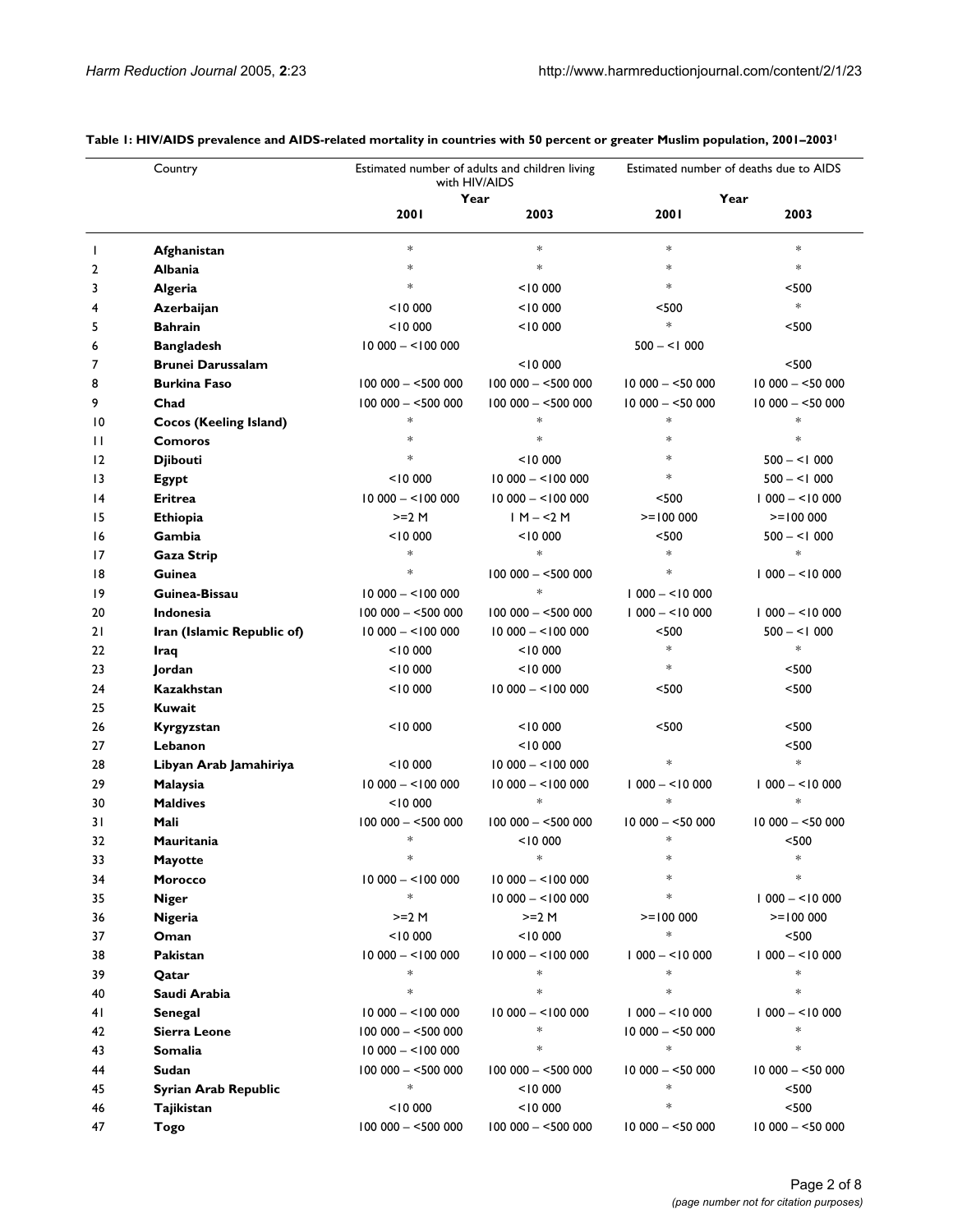| 48 | Tunisia                     | $*$         | < 10000          | $\ast$      | $<$ 500     |
|----|-----------------------------|-------------|------------------|-------------|-------------|
| 49 | <b>Turkey</b>               | $\ast$      |                  | $*$         | *.          |
| 50 | <b>Turkmenistan</b>         | < 10000     | < 10000          | < 500       | $*$         |
| 51 | <b>United Arab Emirates</b> | $\ast$      | $*$              | $*$         | *           |
| 52 | United Republic of Tanzania | $1 M - 2 M$ | $1 M - 2 M$      | $>= 100000$ | $>= 100000$ |
| 53 | <b>Uzbekistan</b>           | < 10000     | $10000 - 510000$ | $<$ 500     | $500$       |
| 54 | <b>West Bank</b>            | $*$         | *                | *           | *           |
| 55 | <b>Western Sahara</b>       | *           | *                | $*$         | *           |
| 56 | Yemen                       | *           | *                | $*$         | *           |
|    |                             |             |                  |             |             |

**Table 1: HIV/AIDS prevalence and AIDS-related mortality in countries with 50 percent or greater Muslim population, 2001–20031**

1 Sources:

a. For HIV/AIDS statistics: World Health Organization Global Health Atlas 2005, available at: <http://globalatlas.who.int/globalatlas/>

b. For percentage of Muslim population: CIA World Fact Book 2005, available at: <http://www.cia.gov/cia/publications/factbook/>

\* Data not available

In recent years, increasing attention is being paid to the manner in which social and cultural variables influence risk behaviors related to HIV infection transmission. Though the association of contentious ethical and moral issues with HIV risk behaviors exists in all societies, it is much more pronounced in the Muslim world. Thus understanding the role of social and cultural variables affecting HIV transmission in Muslim countries is critical for the development and implementation of successful HIV prevention programs.

*Harm reduction* is a pragmatic philosophy that aims to reduce risks to the individual and the community associated with some often stigmatized, antisocial or illegal behaviors. For HIV/AIDS prevention in Muslim countries, the concept of harm reduction is just as important as in non-Muslim countries. The perspective of harm reduction, developed primarily from work on AIDS and drug problems in the Netherlands [3,4] and United Kingdom [5,6], is a pragmatic approach to the social and individual problems associated with the misuse of psychoactive drugs. In the context of injection drug users, it translates into making sure that if drug misuse cannot be eliminated, some of the problematic risk behaviors leading to HIV transmission, such as sharing of contaminated injection equipment, be reduced. Harm reduction provides a strong rationale for such services as syringe-exchange programs and methadone maintenance treatment.

The *purpose* of this paper is to explore the extent of the HIV/AIDS problem in Muslim countries and discuss the modalities of employing a cultural approach as a strategy for harm reduction and, hence, prevention of further spread of the disease.

## **The Changing Face of HIV/AIDS: An Emerging Problem in Muslim Countries**

The reliability of the available HIV/AIDS incidence, prevalence and mortality data for Muslims is low because many Muslim countries either do not report their statistics or are under-reporting. Global epidemiological indicators, including data from the World Health Organization's Global Health Atlas, do indicate evidence of the burgeoning threat of an HIV/AIDS crisis in Muslim countries. Table 1 provides HIV/AIDS prevalence and AIDS-related mortality data in countries with 50 percent or greater Muslim population, for the period 2001 to 2003. A recent report from the National Bureau of Asian Research in the United States also notes that the ever-growing HIV/AIDS crisis in the Muslim world is a problem that poses potentially serious dangers at the national, regional, and international levels [7].

The continent of Africa, particularly the southern region, continues to have the highest HIV/AIDS incidence and prevalence rates globally [8]. The number of HIV-positive adults range from 6–10% in Nigeria, and 10–18% in Ethiopia; both countries have a majority of residents who are Muslims. By the year 2010, 40% of the African population, where the disease burden is highest, will be Muslim [9]. Some Muslim countries, such as Sudan and Nigeria already show evidence of an explosive epidemic (Table 1). In the Eastern Hemisphere, countries like Kazakhstan, Kyrgyzstan, Tajikistan, Turkmenistan, and Uzbekistan, which were part of the former Soviet Union, face a young and rapidly growing epidemic. East and Southeast Asia, which include countries like China and India containing some of the world's largest populations, show indicators of soon surpassing Africa in terms of their absolute number of cases, if HIV/AIDS rates continue to escalate at their current rate [2]. These projections hold particular relevance for HIV/AIDS in Muslim populations; India and China, though not identified as Muslim countries, have a significant number of Muslims (approximately 138 million Muslims in India, and 40 million in China).

The under-reporting of HIV and AIDS cases in Muslim countries has serious bearings on disease surveillance and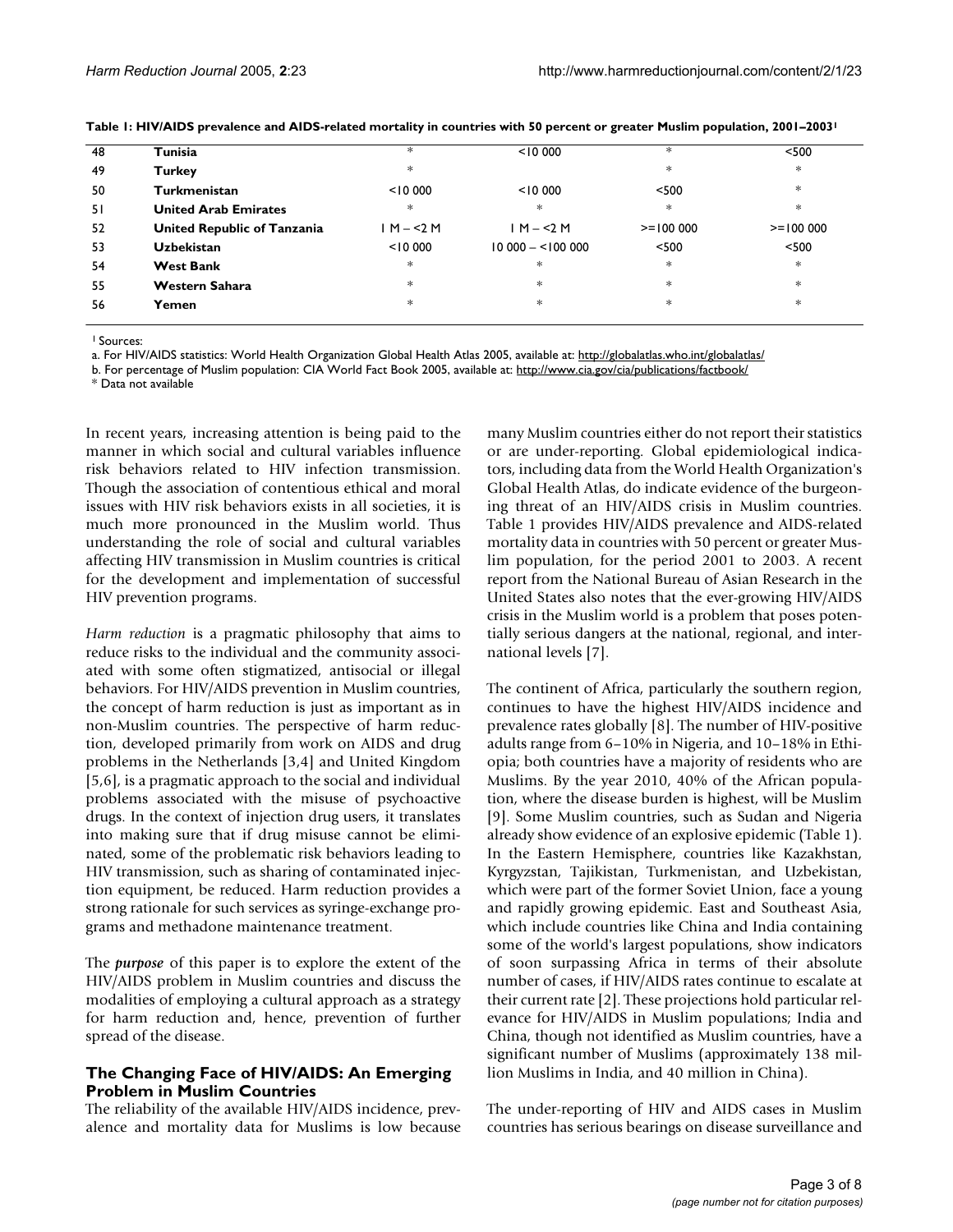monitoring. In the Eastern Mediterranean Region, an estimated 700,000 people are currently living with HIV/AIDS but only 14,198 AIDS cases have been officially registered since the start of the epidemic, indicating under detection, under-reporting, and surveillance difficulties [10]. Of the 22 countries of the region, complete data were lacking for nine countries for 2003, and data from two others had to be discarded because of reporting problems. Although the prevalence of HIV infection among adults in the Eastern Mediterranean Region (0.3%) is roughly equivalent to figures for Western Europe, the number of estimated new HIV/AIDS cases for 2003 is about 60% higher (55,000 in the Eastern Mediterranean Region versus 35,000 in Western Europe), demonstrating the alarming increase in the epidemic in the region [10]. Even though the absolute number of HIV/AIDS cases in the majority of Muslim countries, particularly those in the Middle East or South East Asia, such as Pakistan, may still be lower than other countries; complacency toward this issue will be costly, both in terms of lives and health care costs.

Reasons for the spread of HIV in Muslim countries are open to speculations. Islam places a high value on chaste behavior and prohibits sexual intercourse outside of marriage. It specifically prohibits adultery, homosexuality, and the use of intoxicants [11]. Then how can the spread of HIV/AIDS in Muslim countries be explained? A logical explanation is that in spite of Islamic teachings, some Muslims do engage in activities that lead to acquiring HIV; these risky practices include illicit drug use and/or premarital or extra marital sex. Men who engage in risky behaviors have the potential of transmitting the disease to their unsuspecting wives. Women, on the other hand, also are directly susceptible; in many Muslim countries, brothels and other forms of commercial sex trade are prevalent. The sex workers have poor social support and they are not screened for sexually transmitted diseases including HIV, thus contributing to the spread of infection. Injection drug users (IDUs) also are rapidly becoming a population of increasing concern in the transmission of HIV and AIDS, not only in western countries such as the United States [12-15], but also in developing countries, including Muslim countries. Sex- and drug-related behaviors of IDUs can facilitate HIV transmission even when syringes are not directly shared [15-18].

# **Challenges**

With regard to curtailing the spread of disease, it is particularly troublesome that a majority of governments in countries with primarily Muslim populations have been slow to respond to the rapidly spreading disease. Despite the evidence of an advancing epidemic, the typical response from the policy makers in Muslim countries is to propagate Muslim ideals, mainly abstention from illicit drug and sexual practices, for protection against HIV infection. Sexuality, considered a private matter, is taboo for discussion. More importantly, there is a denial by most governments in Muslim countries that they are facing an increasing HIV/AIDS threat.

The issue of HIV/AIDS prevention in Muslim countries is a complex problem and requires a multifaceted approach with particular attention to cultural norms. In order to devise harm reduction strategies for HIV prevention in these countries, it is important to study the social dynamics and practices of the populations at risk. Analysis of the cultural context in which risk behaviors occur provides meaningful insight into those factors that shape and define the external reality within which these behaviors take place. Knowledge of why people behave in certain ways and the resources available to them becomes helpful in assisting them to access and utilize available preventive and therapeutic resources. In the context of high-risk groups, it is important to understand that even within them, some individuals choose to indulge in risk behaviors while others do not.

Philipson and Posner [19] note that human actors make rational choices aimed at maximizing the expected utility of the outcome. The subjective welfare of the actor and presence of uncertainty are two inherent components of expected utility maximization. When acquiring information is costly, an uninformed choice – one that underestimates or overestimates the risk to health of some contemplated action – may still be expected utility maximization. Therefore, when education and counseling services are not readily and cheaply available, or when accessing such services means that the user has to disclose risk behaviors and is afraid to do so, he/she has no course but to make uninformed decisions. Effective counseling and education have been shown to change sexual behavior and reduce the risk of HIV transmission even in highrisk groups.

In the context of HIV/AIDS prevention and treatment in Muslim countries, the principles of harm reduction or harm minimization can certainly be utilized to prevent or minimize the spread of HIV infection. However, a clear distinction needs to be made that this approach does not advocate illicit drug and sex related practices. The harm reduction concept which has been successfully applied in substance abusers can also be applied to other high risk groups, such as commercial sex workers. Because consistent condom use has been linked to reductions in HIV seroincidence [15,20,21], and because reductions in frequency of unprotected sex also predict lower levels of HIV infection incidence, the behavioral effects of the intervention carry considerable public health importance. In addition to counseling, IDUs could be provided needles at reduced prices or even free of charge. Regular screenings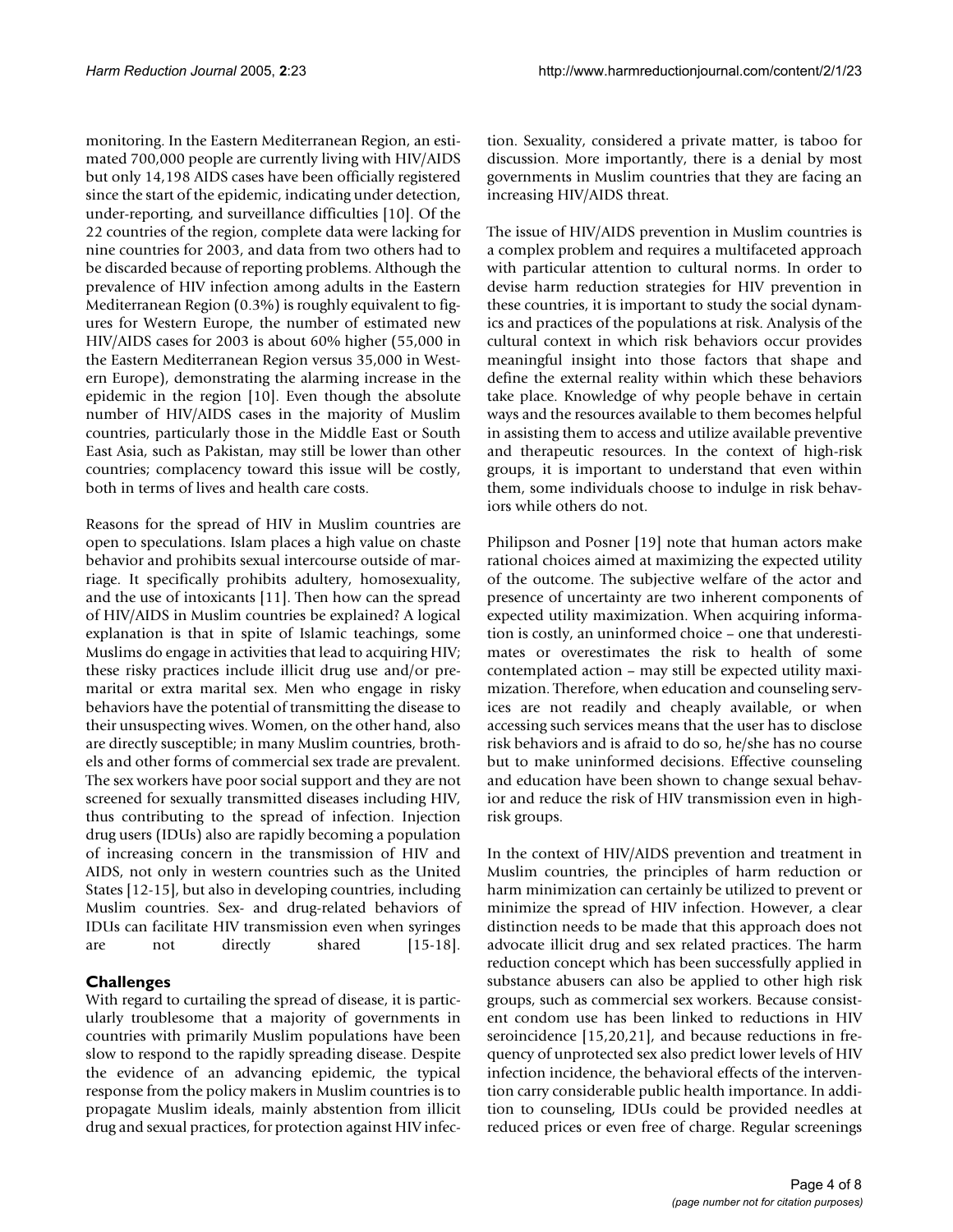for sexually transmitted infections (including HIV), and antiretroviral therapy, should make significant contributions to HIV prevention, early detection, and appropriate treatment where required.

In the Muslim World, religion defines culture and the culture gives meaning to every aspect of an individual's life. The following contentious issues need particular attention when designing HIV prevention programs for Muslim countries:

## *1. Gender Inequality*

In a majority of Muslim societies, there exists an imbalance in power between men and women, which is apparent in heterosexual relations as well as in the economic and social spheres of life – with men having greater power than women. For most women, the private life within the sanctuary of their houses is their whole life. Women remain uneducated and deprived of resources, making them unaware of their civil, legal and sexual rights, economically vulnerable and largely dependent on men. Due to these inequalities, women are more susceptible to contracting HIV/AIDS as they are less likely to be able to negotiate with their partners infected with HIV/AIDS. Women also are easy targets for abusive relationships and are less able to cope with illness once infected.

## *2. Stigma and Discrimination*

The social stigma attached to HIV/AIDS that exists in all societies is much more pronounced in Muslim cultures due to the religious doctrine regarding illicit sex and drug related practices. There are greater negative sanctions for illicit sexual conduct than drug use. Even if there is a suspicion of illicit sexual conduct, the affected person(s) is discriminated against and shunned by the family as well as by the community. The stigma attached to risk behaviors thus prevents those at risk from coming forward for appropriate counseling, testing and treatment, as this would involve disclosure of their risky practices. This results in creating barriers to successful implementation of prevention and treatment strategies where they do exist.

# *3. Ignorance/Misinformation*

In developed countries, a majority of the population is aware of the modes of transmission for HIV infection, whereas in the developing countries, misconceptions about the disease and its causes are rampant. Most persons residing in Muslim countries assume that all HIV infections are transmitted only through immoral sexual behaviors and are unaware that it can also be transmitted inadvertently through mother-to-child, accidental pricking of skin and contact with contaminated blood (as in the case of health care professionals) or the possibility of an innocent spouse getting infected by the husband who may have acquired HIV though sexual or drug related contact with other infected persons. Therefore, due to lack of education, expression of compassion towards HIV/AIDS patients is perceived as tolerance towards the practices that lead to acquiring the infection.

## *4. Other issues*

In addition to the issues outlined above, the main challenges to instituting an HIV prevention approach include poverty and economic instability, lack of education, wars, internal conflicts, refugees, migrant labor forces, intimidating role of religious leaders and activists, and lack of healthcare resources and infrastructure.

In summary, the existing social, cultural and religious frameworks in Muslim countries do not provide an environment for any safe disclosure for persons who are infected. Hence, the development of effective prevention and support services is often impeded. Meanwhile, growing gender imbalances in HIV rates among women, and the tendency for the virus to be found disproportionately among marginalized and disadvantaged populations throughout the Muslim world, mirror deeply entrenched systems of societal inequality that help to fuel further spread of the epidemic. For those who are not educated, cultural expectations are very difficult to disregard. Containment of the HIV/AIDS epidemic in Muslim countries depends on a combination of individual and community level efforts to effect change in behavior and lifestyle to break the chain of transmission.

# **Recommendations**

There is an urgent need for developing and implementing policy and programs that provide AIDS education and awareness, prohibit stigmatization, and advocate compassion. Like most religions, Islam condemns homosexuality, drug use, and sex outside of marriage. Though the most important means of protection is obviously abstinence from sex and to remain faithful to the marriage partner, however, Muslims must recognize that in many instances there is a gap between religious teaching and practice; risky behaviors that may not be allowed by Islam are indeed practiced. The main challenge is how to bridge this gap. Religious scholars seem to be divided on the concept of harm reduction. In countries where HIV/AIDS is a rapidly rising threat, such as Uganda [22] and Indonesia [23], religious scholars are taking a more flexible stance and justify the provision and use of condoms and clean needles through Qur'anic and Hadith passages. They reason that the sanctity of life is greater than the sin of condom use and that this strategy can be used as a short term measure, permissible under a state of emergency. On the other hand, in countries with low incidence and prevalence of HIV/AIDS, religious leaders believe that approving promotion of condoms and clean needles will encourage sexual promiscuity and drug use. To address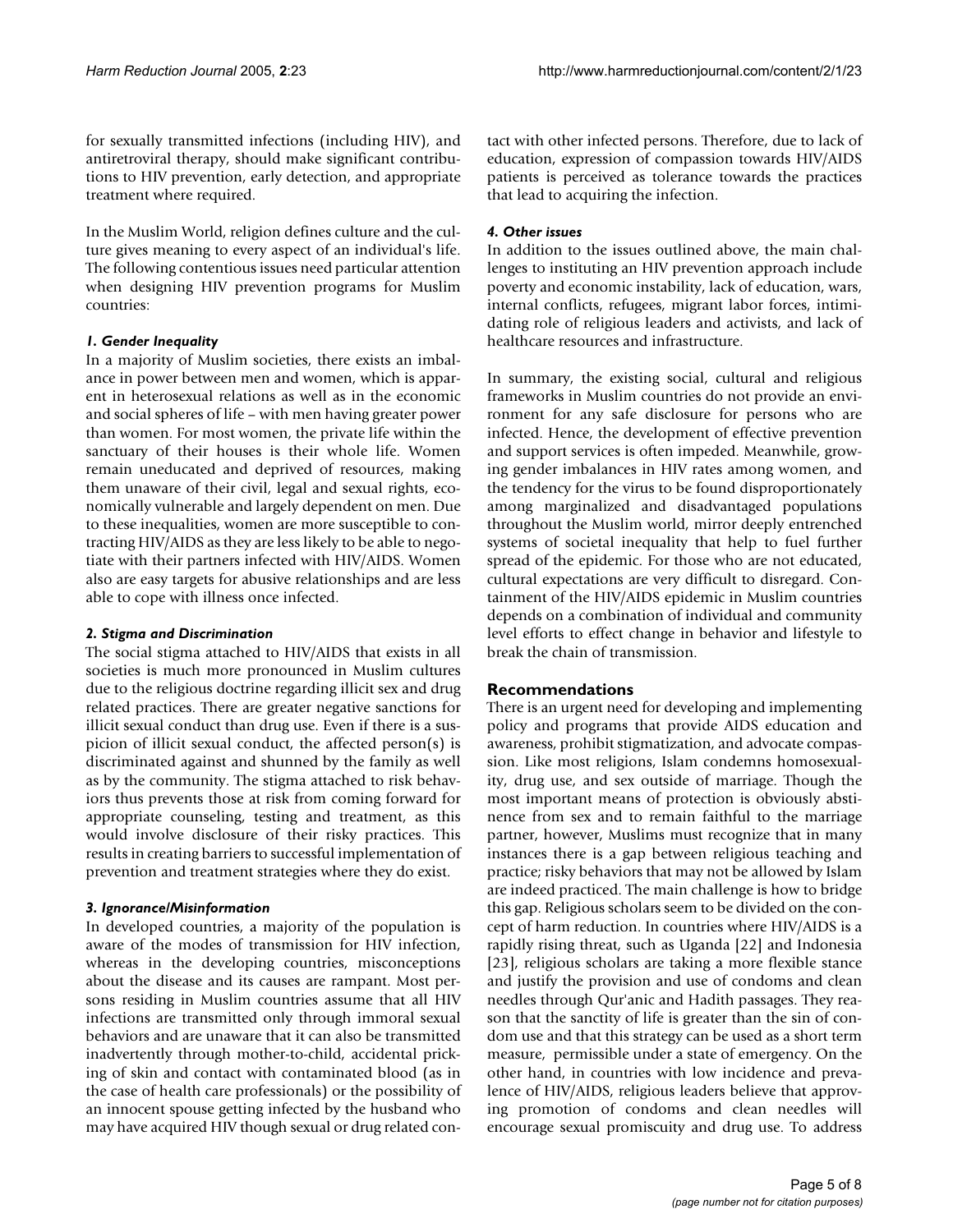these controversies, the Organization of Islamic Countries (OIC) should step forward and assume a central role in drafting harm reduction strategies for Muslim countries.

Any effort directed at harm reduction and HIV prevention needs to take into consideration the powerful impact of religious leaders in the community as they play a critical role in Muslim culture. It is important to be cognizant of the reality that religious leaders take issue with harm reduction strategies due to the moral issue involved with the idea of harm reduction. There is a perception that promoting safe injection and sex related practices will promote illicit drug and sex behaviors. Hence, for HIV prevention programs to be successful, collaboration with religious scholars and leaders is a key element. It is critical to win their confidence and educate them. Not all cases of HIV and AIDS are contracted through needle exchange or sexual intercourse, and second, regardless of the route of transmission, once a person is infected, he/she should not be treated as a criminal but should be considered a patient suffering from a disease. Just as patients afflicted with any disease deserve the provision of clinical care and support from their family and the society, patients suffering from HIV/AIDS have all the rights to the same services, support and compassion.

Examples of successful prevention efforts that involved religious leaders in Muslim societies include those of Uganda [24] and Senegal [25,26]. In 1992, the Islamic Medical Association of Uganda designed an AIDS prevention project and after conducting a baseline survey prior to community level activities, instituted prevention activities in local Muslim communities. Twenty-three trainers educated over 3,000 religious leaders and their assistants, who in turn educated their communities about AIDS during home visits and at religious gatherings. After two years, there was a significant increase in accurate knowledge of HIV transmission, methods of preventing HIV infection and the risk associated with ablution of the dead and unsterile circumcision. More importantly, there was a significant reduction in self-reported sexual partners among the young respondents of less than 45 years of age. In addition, there was a significant increase in selfreported condom use among males in urban areas [24]. A recent report notes that there is a tangible decline of HIV/ AIDS incidence among members of Uganda's Muslim community from 18 percent in the early 90's to the current rate of 6 percent [22].

Senegal also is one of the best examples regarding HIV/ AIDS prevention by engaging religious institutions in a proactive role. In March 1990, 260 religious leaders attended a conference on AIDS and reached a consensus to make AIDS control a national priority. Unlike other African countries, HIV/AIDS prevention is a regularly discussed topic in the Friday prayers in mosques in Senegal. From 1989 to 1996, the levels of HIV infection estimated in four sentinel urban regions remained stable at around 1.2 percent in the population of pregnant women, and at three percent in male STD patients [25]. The current 1.2 percent AIDS prevalence rate in the general population of Senegal is in stark contrast to the rest of the continent which has an average AIDS prevalence rate of 30–35 percent. The level of knowledge of preventive practices relating to HIV/AIDS among the general population exceeded 90 percent in the early 1990s.

The reasons for Senegal's successful HIV control are: 1) a good STD tracking system that has been in place since 1969; and 2) AIDS education, utilizing religious institutions and mass media sources such as the radio [26]. From available data, Senegal can rightfully claim to have contained the spread of HIV by intervening early and comprehensively to increase awareness of and knowledge about HIV/AIDS, and to promote safe sexual behaviors via religion and education.

In the context of the AIDS epidemic, limited attention has been paid to the manner in which political, economic and social variables constrain or enable individual behavior related to AIDS [27]. The association of variables such as social capital [28], human capital (educational attainment) [29], and religiosity [30] with HIV risk compels prevention efforts to look beyond the traditional biomedical model of disease prevention. In order to find workable means of combating this disease, research also needs to be directed towards its critically important cultural dimensions [31-33]. The major focus of preventive efforts should be aimed at behavioral change, minimizing the transmission of HIV through unsafe sexual practices and the sharing of contaminated injection drug equipment. The models developed and successfully implemented in western countries can be tailored according to local culture and norms to address the needs of those at risk of or suffering from HIV/AIDS in Muslim countries. In addition to proper food, housing, education, employment, regardless of country of residence, all persons at risk of or suffering from HIV/AIDS should have the right to safe disclosure and appropriate health care.

There also is an urgent need in Muslim countries for increasing infection surveillance and enhancing HIV preventive and therapeutic services for high-risk groups, such as commercial sex workers, drug abusers, and those with alternative sexual lifestyles, not simply those who identify themselves as being either infected or possibly infected. In addition, legislative and social changes, such as protecting the legal rights of the infected, promoting safer alternative behaviors among high-risk groups, and spreading the message that being a good Muslim can include taking care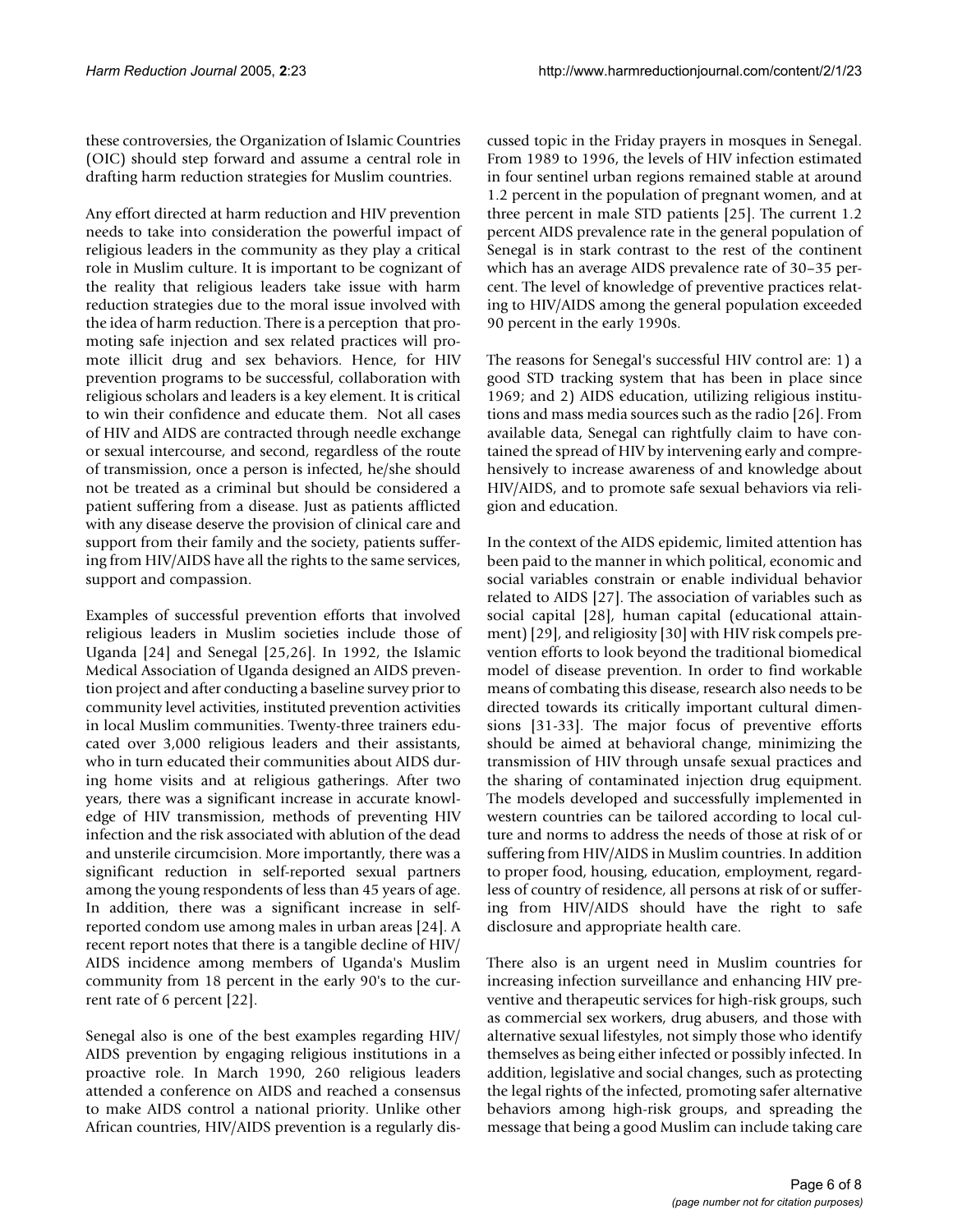of those infected by HIV would be helpful in combating the spread of the disease. HIV/AIDS education and control efforts could also become part of each citizen's duty. The international community can also assist by helping poorer countries establish social programs or simply sharing experience in drug treatment and behavioral change efforts [7].

In *summary*, our recommendations to stem the spread of HIV in Muslim countries include:

1. Addressing the underlying societal problems such as poverty, lack of education and gender imbalance;

2. Developing collaborative prevention and care models (including all possible stakeholders such as, religious scholars, academics, expert health professionals, policy makers, non governmental organization, community based organizations, and HIV positive persons);

3. Development and provision of appropriate healthcare resources and infrastructure including:

- Blood safety and infection control
- Appropriate surveillance and reporting mechanisms
- Drug abuse prevention and rehabilitation services
- Medical care and social support including HIV counseling, testing and treatment facilities
- Adequate number of trained health care workforce
- Appropriate reproductive health care programs

• Broader efforts directed at enhancing information, education and communication.

#### **Conclusion**

The challenge of addressing the rising threat of the spread of HIV/AIDS in Muslim countries/societies is significant. The most effective public health method of controlling the spread of AIDS is education and changing the way people behave. Political, financial, and social barriers have often kept the most effective prevention and treatment strategies from reaching persons at the highest risk. There is a need to ensure sustained access to preventive and treatment services for all high-risk groups. The goal of prevention is best achieved through an ongoing process, open to change and flexible to adaptation. Incorporating such change within religious and cultural frameworks is no easy task. This is the challenge we are facing and it is up to us, individually and collectively, as health care professionals and researchers to respond.

To ensure ongoing usefulness of public health policies related to HIV prevention, we must learn to synthesize old knowledge with new, and, at the same time, utilize opportunities to choose new directions. The framework proposed in this paper can serve as an initial model for appropriate HIV prevention and care programs in Muslim countries. Risk needs to be viewed within the context of the social subculture of Muslim countries to design strategies to reduce risk behaviors related to HIV transmission. The social dimension of health mandates that policy and program measures to stop AIDS be a balance of social and biomedical scientific efforts. Our recommendations include education, involvement and mobilization of diverse stakeholders, particularly religious leaders; establishing sustainable financing for AIDS treatment and drug procurement; institutingregulatory mechanisms to ensure blood safety and appropriate delivery of HIV/AIDS counseling, screening and treatment services; improvement in health infrastructure; and training of health care workers. None of the above will be successful without reducing the stigma associated with HIV and AIDS, developing compassion for those afflicted, and designing harm reduction strategies which would be conceptually integrated within the existing social, cultural, and religious frameworks in Muslim countries.

#### **References**

- 1. Hasnain M, Levy JA: **HIV/AIDS.** In *Encyclopedia of Disability Volume 2*. Edited by: Albrecht GA. Thousand Oaks, CA, Sage Publications; 2005:875-883.
- 2. United Nations Programme on HIV/AIDS (UNAIDS) and World Health Organization (WHO): **AIDS epidemic update: 2003. Geneva, Switzerland.** 2003 [<http://www.unaids.org>].
- 3. Buning EC, Coutinho RA, van Brussel GH, van Santen GW, van Zadelhoff AW: **[Preventing AIDS in drug addicts in Amsterdam.](http://www.ncbi.nlm.nih.gov/entrez/query.fcgi?cmd=Retrieve&db=PubMed&dopt=Abstract&list_uids=2872527)** *Lancet* 1986, **1(8495):**1435.
- 4. Langendam MW, van Brussel GH, Coutinho RA, van Ameijden EJ: **[Methadone maintenance and cessation of injecting drug use:](http://www.ncbi.nlm.nih.gov/entrez/query.fcgi?cmd=Retrieve&db=PubMed&dopt=Abstract&list_uids=10829334) [results from the Amsterdam Cohort Study.](http://www.ncbi.nlm.nih.gov/entrez/query.fcgi?cmd=Retrieve&db=PubMed&dopt=Abstract&list_uids=10829334)** *Addiction* 2000, **95(4):**591-600.
- 5. Des Jarlais DC, Sotheran JL: **The public health paradigm for AIDS and the drug use: shifting the time frame.** *Br J Addict* 1990, **85:**348-349.
- 6. Brettle RP: **[HIV and harm reduction for injection drug users.](http://www.ncbi.nlm.nih.gov/entrez/query.fcgi?cmd=Retrieve&db=PubMed&dopt=Abstract&list_uids=2031687)** *AIDS* 1991, **5(2):**125-136.
- 7. Kelley LM, Eberstadt N: **Behind the veil of a Ppublic health crisis: HIV/AIDS in the Muslim world. NBP Special Report: The National Bureau of Asian Research.** 2005 [\[http://www.aei.org/](http://www.aei.org/docLib/20050608_eberstadtNBRreport.pdf) [docLib/20050608\\_eberstadtNBRreport.pdf](http://www.aei.org/docLib/20050608_eberstadtNBRreport.pdf)]
- 8. Hasnain M: **[Antenatal HIV Screening and Treatment in South](http://www.ncbi.nlm.nih.gov/entrez/query.fcgi?cmd=Retrieve&db=PubMed&dopt=Abstract&list_uids=15623122) [Africa: Social Norms and Policy Options.](http://www.ncbi.nlm.nih.gov/entrez/query.fcgi?cmd=Retrieve&db=PubMed&dopt=Abstract&list_uids=15623122)** *Afr J Reprod Health* 2004, **8(2):**77-85.
- 9. Sigmon M: **Africa. Mission Network News. Delivered at the International Coalition for Religious freedom Conference on Religious Freedom and the new millennium.** 2004 [\[http://](http://www.icrf.com/conference/DC/sigmon.htm) [www.icrf.com/conference/DC/sigmon.htm](http://www.icrf.com/conference/DC/sigmon.htm)].
- 10. World Health Organization: **The Work of WHO in the Eastern Mediterranean Region. Annual Report of the Regional Director 1 January 31 December 2003.** Cairo, World Health Organization Regional Office for the Eastern Mediterranean; 2004.
- 11. Pickthall MM: **The Meaning of the Glorious Qur'an.** 1930. Hyderabad, India. Chapters and Verses; 17:32, 26:165–166, 5:90
- 12. Celentano DD, Vlahov D, Cohn S, Shadle VM, Obasanjo O, Moore RD: **[Self-reported antiretroviral therapy in injection drug](http://www.ncbi.nlm.nih.gov/entrez/query.fcgi?cmd=Retrieve&db=PubMed&dopt=Abstract&list_uids=9707145) [users.](http://www.ncbi.nlm.nih.gov/entrez/query.fcgi?cmd=Retrieve&db=PubMed&dopt=Abstract&list_uids=9707145)** *JAMA* 1998, **280(6):**544-546.